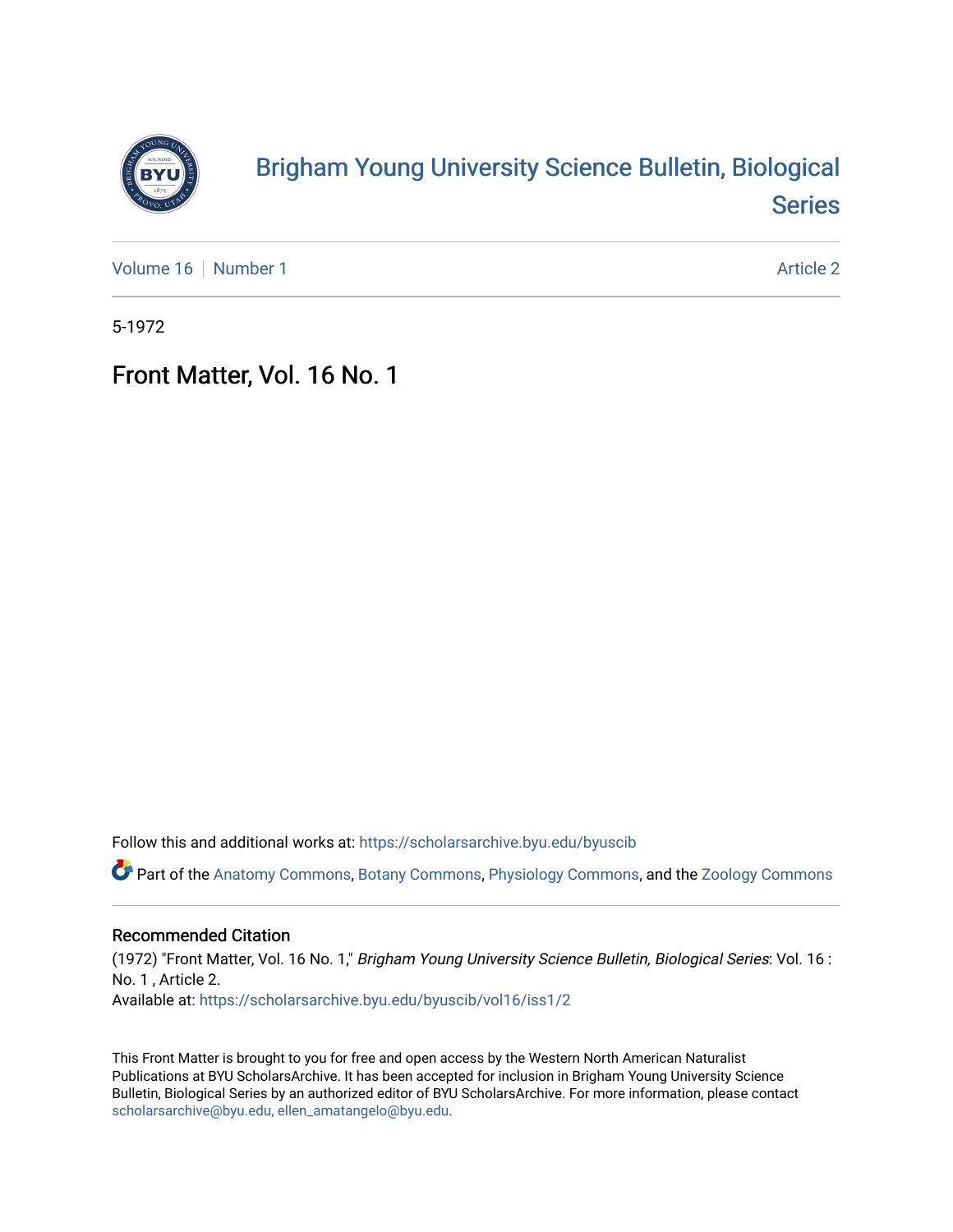MUS. COMP. ZOOL: **LIBRARY** 

 $JAN<sub>5</sub>$  1973

HARVARD **UNIVERSITY** 

## $S - NA - \frac{1}{2}k\omega$

Brigham Young University Science Bulletin

# THE HYOBRANCHIUM AND THROAT MYOLOGY OF THE ADULT AMBYSTOMIDAE OF THE UNITED STATES AND NORTHERN MEXICO

by

John E. Krogh and Wllmer W. Tanner



BIOLOGICAL SERIES — VOLUME XVI, NUMBER <sup>1</sup>

MAY 1972